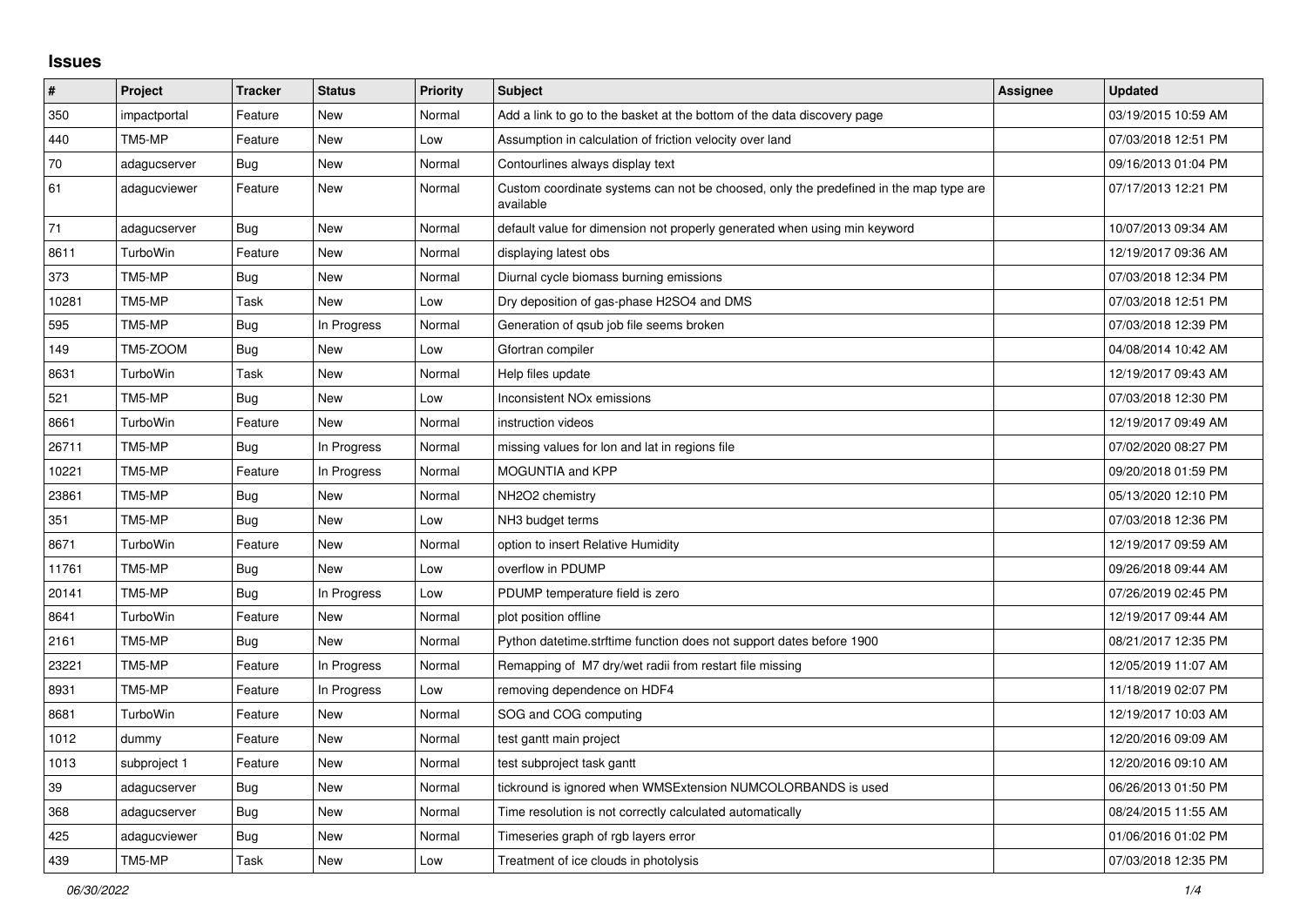| $\vert$ # | Project      | <b>Tracker</b> | <b>Status</b> | <b>Priority</b> | <b>Subject</b>                                                                                             | <b>Assignee</b> | <b>Updated</b>      |
|-----------|--------------|----------------|---------------|-----------------|------------------------------------------------------------------------------------------------------------|-----------------|---------------------|
| 24611     | TM5-MP       | <b>Bug</b>     | New           | High            | Typos in cb05 ebischeme                                                                                    |                 | 02/11/2020 10:35 AM |
| 8651      | TurboWin     | Feature        | <b>New</b>    | Normal          | update to WMO cloud atlas                                                                                  |                 | 12/19/2017 09:46 AM |
| 12101     | TM5-MP       | Feature        | New           | Low             | Updating Corner halo grid boxes                                                                            |                 | 10/10/2018 03:39 PM |
| 38        | adagucviewer | Bug            | New           | Normal          | When reusing a link create with the "Create a Link" menu item, the legend is not<br>displayed              |                 | 06/19/2013 01:44 PM |
| 8621      | TurboWin     | Feature        | <b>New</b>    | Normal          | WOW upload                                                                                                 |                 | 12/19/2017 09:42 AM |
| 349       | impactportal | <b>Bug</b>     | Resolved      | High            | WPS for simple indices fails with SAX Exception                                                            |                 | 03/19/2015 09:44 AM |
| 26031     | TM5-MP       | <b>Bug</b>     | New           | Normal          | Wrong rate for KOHHNO4                                                                                     |                 | 05/13/2020 12:10 PM |
| 94        | impactportal | <b>Bug</b>     | <b>New</b>    | Normal          | [Account] Handle OpenID problem                                                                            |                 | 10/10/2013 10:22 AM |
| 86        | impactportal | Feature        | <b>New</b>    | Normal          | [Account] Keep history of what has been processed                                                          |                 | 10/10/2013 10:22 AM |
| 93        | impactportal | Feature        | Resolved      | Normal          | [Basket] Add a "Get All" button to retrieve all items at once                                              |                 | 03/19/2015 09:56 AM |
| 91        | impactportal | Feature        | New           | Normal          | [Basket] Move Basket in menu bar                                                                           |                 | 10/10/2013 10:22 AM |
| 83        | impactportal | Feature        | Resolved      | Normal          | [Basket]Add 'Remove all' button                                                                            |                 | 03/19/2015 09:58 AM |
| 88        | impactportal | Feature        | Resolved      | Normal          | [Basket]Create widget for basket access in all portal elements                                             |                 | 03/19/2015 09:56 AM |
| 85        | impactportal | Feature        | New           | Low             | [Basket] Enable grouping of data in datasets                                                               |                 | 10/10/2013 10:22 AM |
| 84        | impactportal | Feature        | Resolved      | Normal          | [Basket]Enable sorting on basket                                                                           |                 | 03/19/2015 09:57 AM |
| 77        | impactportal | Feature        | New           | Normal          | [Data] Provide ECLISE data in climate4impact                                                               |                 | 10/10/2013 10:22 AM |
| 73        | impactportal | Support        | Resolved      | Normal          | [ESG Security] No 'view' on data located at other ESG nodes as BADC and DKRZ                               |                 | 07/15/2014 02:10 PM |
| 37        | adagucviewer | Bug            | New           | Normal          | [EXTGUI] When refreshing a layer the layerlist is not updated                                              |                 | 06/13/2013 10:28 AM |
| 82        | impactportal | Feature        | <b>New</b>    | Normal          | [GUI] Improve error messages                                                                               |                 | 10/10/2013 10:22 AM |
| 87        | impactportal | Feature        | New           | Normal          | [Map & Plot] Enable to select multiple data from basket for plotting and mapping                           |                 | 10/10/2013 10:22 AM |
| 89        | impactportal | Feature        | New           | Normal          | [Map&Plot]Generic data selection widget                                                                    |                 | 10/10/2013 10:22 AM |
| 74        | impactportal | Feature        | New           | Normal          | [Search] Free text search: resolve on server not in browser                                                |                 | 10/10/2013 10:22 AM |
| 76        | impactportal | Feature        | New           | Low             | [Search] Group search results in folders                                                                   |                 | 10/10/2013 10:22 AM |
| 75        | impactportal | Feature        | Resolved      | Normal          | [Search]Move backend to ESGF search                                                                        |                 | 07/15/2014 02:10 PM |
| 92        | impactportal | Feature        | Resolved      | High            | [Test] Create a test environment to test new versions of climate4impact                                    |                 | 03/19/2015 09:55 AM |
| 81        | impactportal | Feature        | New           | Normal          | [Transformations] Time series plots WPS for multiple datasets                                              |                 | 10/10/2013 10:22 AM |
| 80        | impactportal | Feature        | Resolved      | Normal          | [Transformation] CDO indices calculations as WPS service                                                   |                 | 03/19/2015 10:04 AM |
| 90        | impactportal | Feature        | New           | Normal          | [Use cases] Precoocked data selection widget with use case data                                            |                 | 10/10/2013 10:22 AM |
| 28421     | PyCAMA       | Support        | New           | Normal          | Prepare for version 2 quality control monitoring.                                                          | Jacques Claas   | 12/01/2020 05:39 PM |
| 14161     | PyCAMA       | Support        | Feedback      | Normal          | Time dependent QC questionnaire                                                                            | Jacques Claas   | 04/28/2020 09:59 AM |
| 28431     | PyCAMA       | Support        | Feedback      | Normal          | [PyCAMA] How long should the daily reports be available once the time-dependent<br>monitoring is in place? | Jacques Claas   | 10/15/2020 10:26 AM |
| 26241     | PyCAMA       | Support        | In Progress   | Normal          | [PyCAMA] Supply list of up to 12 parameters you want to follow over time                                   | Jacques Claas   | 12/01/2020 05:34 PM |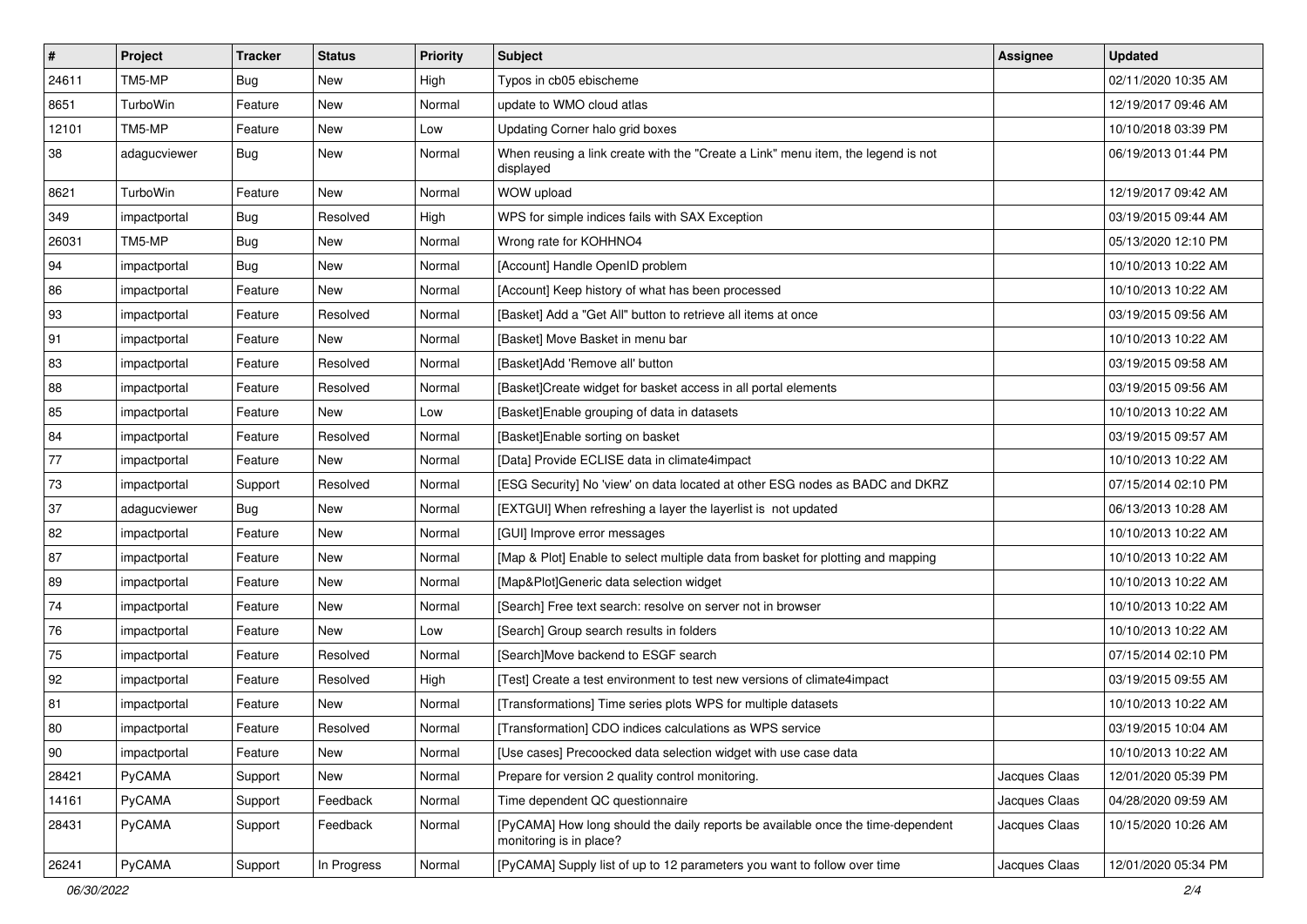| $\vert$ # | Project       | <b>Tracker</b> | <b>Status</b> | <b>Priority</b> | <b>Subject</b>                                                                                            | Assignee             | <b>Updated</b>      |
|-----------|---------------|----------------|---------------|-----------------|-----------------------------------------------------------------------------------------------------------|----------------------|---------------------|
| 26231     | PyCAMA        | Support        | New           | Normal          | [PyCAMA] Verify configuration of PyCAMA for daily extractions                                             | Jacques Claas        | 12/01/2020 05:30 PM |
| 362       | TM5-MP        | Bug            | <b>New</b>    | Normal          | Dry deposition total for agreggated NOx                                                                   | Jason Williams       | 06/24/2015 02:06 PM |
| 367       | TM5-MP        | Feature        | New           | Low             | Heterogeneous reaction rates for bulk aerosol version                                                     | Jason Williams       | 07/03/2018 12:36 PM |
| 40        | adagucserver  | Feature        | Resolved      | Normal          | Highest value in Legend is not necessarily highest value in the map                                       | Maarten Plieger      | 07/25/2014 12:06 PM |
| 210       | impactportal  | Bug            | Resolved      | Normal          | OpenID composer accepts only names from 3 characters or more                                              | Maarten Plieger      | 03/19/2015 09:52 AM |
| 161       | adagucserver  | Bug            | Resolved      | Normal          | Point datasets where the data starts with a nodata value are not displayed at all                         | Maarten Plieger      | 07/25/2014 12:46 PM |
| 62        | adagucserver  | <b>Bug</b>     | Resolved      | Normal          | Special tokens like < and > are not encoded in the GetCapabilities document                               | Maarten Plieger      | 07/25/2014 12:05 PM |
| 372       | adagucserver  | Bug            | New           | Normal          | [KDC WCS] Web Coverage Service on point data does not function correctly                                  | Maarten Plieger      | 09/09/2015 07:28 AM |
| 158       | impactportal  | <b>Bug</b>     | Resolved      | Normal          | [OPENDAP] Wrong HTTP status code when file is missing: 403 instead of 404.                                | Maarten Plieger      | 03/19/2015 09:53 AM |
| 159       | impactportal  | Bug            | Resolved      | Normal          | [WPS] When submitting a WPS job, the XML status document is sometimes not directly<br>available --> Error | Maarten Plieger      | 03/19/2015 09:52 AM |
| 15161     | PyCAMA        | Feature        | Feedback      | Normal          | Better handle wavelength calibration parameters in UPAS products                                          | Maarten Sneep        | 05/25/2020 08:49 AM |
| 558       | PyCAMA        | Feature        | In Progress   | Normal          | Coregistration                                                                                            | Maarten Sneep        | 11/06/2018 05:47 PM |
| 19181     | PyCAMA        | <b>Bug</b>     | New           | Normal          | Date reported on Input data per granule possibly incorrect for offline                                    | <b>Maarten Sneep</b> | 05/25/2020 08:27 AM |
| 35711     | PyCAMA        | Bug            | Resolved      | Normal          | Delete useless get pressures function in TM5 profile.py                                                   | <b>Maarten Sneep</b> | 03/21/2022 09:48 AM |
| 944       | PyCAMA        | Feature        | In Progress   | Normal          | Documentation of internal workings of PyCAMA                                                              | <b>Maarten Sneep</b> | 12/09/2020 11:13 AM |
| 15151     | PyCAMA        | Feature        | Feedback      | Normal          | Handling background correction parameters for SO2 and HCHO                                                | <b>Maarten Sneep</b> | 05/25/2020 08:47 AM |
| 1146      | PyCAMA        | Bug            | Feedback      | Normal          | Non-synchronized variables yield bogus results                                                            | Maarten Sneep        | 12/09/2020 10:44 AM |
| 17921     | PyCAMA        | <b>Bug</b>     | New           | Low             | O3 Histogram plots y-label                                                                                | <b>Maarten Sneep</b> | 05/25/2020 08:20 AM |
| 9311      | PyCAMA        | Feature        | New           | Normal          | Processing status & lineage as table                                                                      | <b>Maarten Sneep</b> | 05/25/2020 08:48 AM |
| 13811     | PyCAMA        | Support        | New           | Normal          | PyCAMA L2QC Reporting Bugs                                                                                | Maarten Sneep        | 04/28/2020 11:43 AM |
| 34921     | PyCAMA        | <b>Bug</b>     | Resolved      | Normal          | Requested time not covered in CTM file                                                                    | <b>Maarten Sneep</b> | 03/21/2022 09:52 AM |
| 35721     | PyCAMA        | Feature        | Resolved      | Normal          | Speed up get_profiles and get_temperature by numba                                                        | <b>Maarten Sneep</b> | 03/21/2022 10:55 AM |
| 1511      | PyCAMA        | Feature        | Resolved      | Normal          | Synchronization of variables                                                                              | <b>Maarten Sneep</b> | 08/21/2020 07:37 AM |
| 1301      | PyCAMA        | Support        | Resolved      | High            | test mixed empty/non-empty variables                                                                      | <b>Maarten Sneep</b> | 08/21/2020 07:38 AM |
| 32511     | PyCAMA        | Bug            | <b>New</b>    | Normal          | use of coregistration package in loop crashes without warning ("terminated")                              | Maarten Sneep        | 08/19/2021 11:24 AM |
| 33291     | PyCAMA        | Bug            | Resolved      | Normal          | [PDGS-ANOM-8804] Processing error on ALH                                                                  | <b>Maarten Sneep</b> | 10/05/2021 05:33 PM |
| 27221     | <b>PyCAMA</b> | Bug            | Resolved      | Normal          | [PyCAMA] crash when encountering empty files                                                              | Maarten Sneep        | 07/28/2020 01:24 PM |
| 28981     | PyCAMA        | <b>Bug</b>     | Resolved      | Normal          | [PyCAMA] Hard crash when processing NPP data                                                              | Maarten Sneep        | 11/27/2020 11:54 AM |
| 27251     | PyCAMA        | <b>Bug</b>     | Resolved      | Normal          | [PyCAMA] incompatibility with python 3.3                                                                  | Maarten Sneep        | 07/24/2020 08:23 AM |
| 30011     | PyCAMA        | Support        | New           | Normal          | [PyCAMA] Prepare release of 1.0                                                                           | Maarten Sneep        | 12/01/2021 10:49 AM |
| 27361     | PyCAMA        | Feature        | Resolved      | Normal          | [PyCAMA] record the file names of the input granules.                                                     | Maarten Sneep        | 07/29/2020 03:23 PM |
| 26171     | PyCAMA        | Feature        | New           | Normal          | [PyCAMA] Skip L3 data in concatenation tool                                                               | Maarten Sneep        | 06/02/2020 09:25 AM |